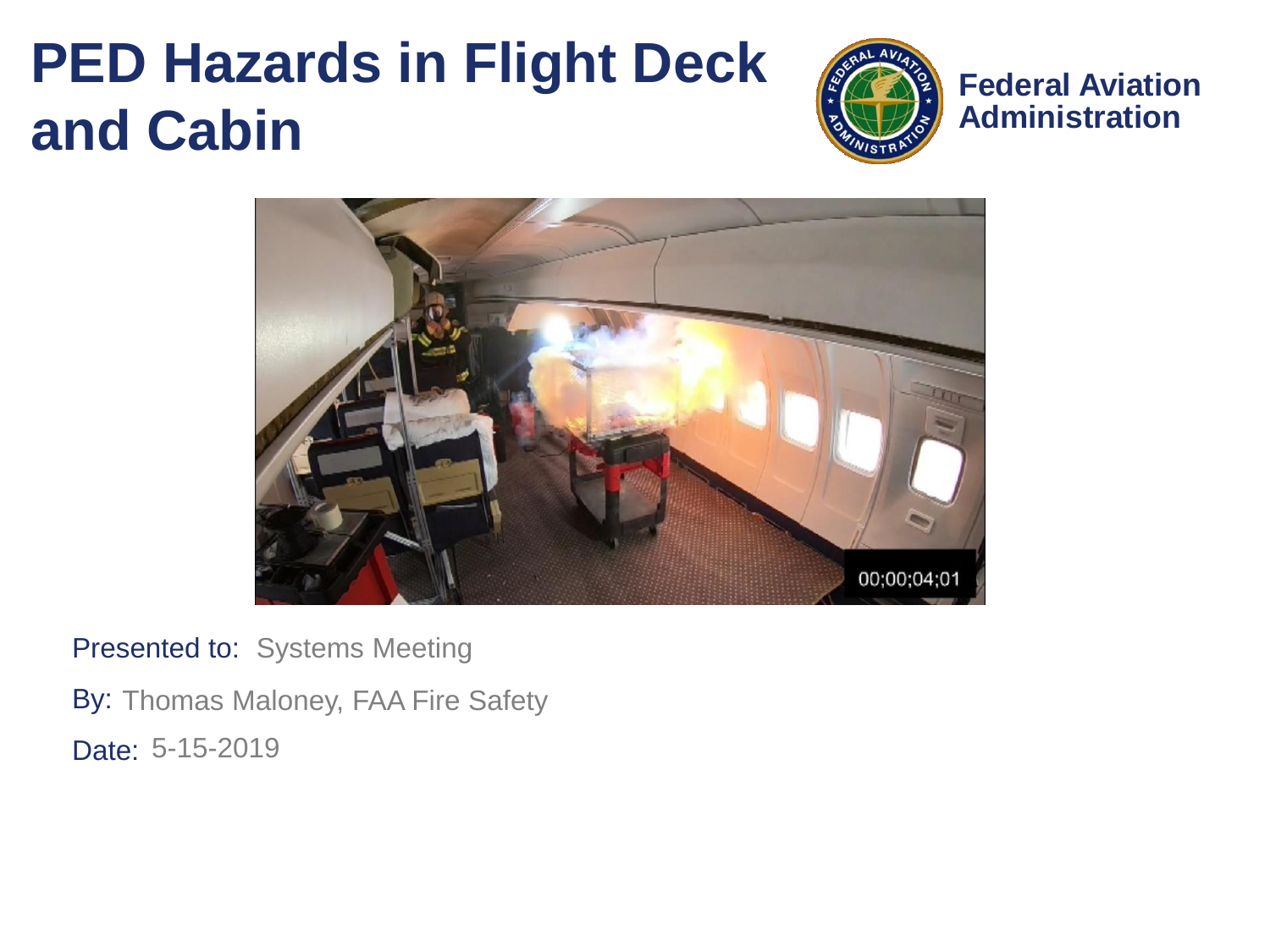#### **Background**

- **All documents say about the same thing: Extinguish fire and then douse with nonflammable liquids.**
	- SAFO 09013: Procedures for Handling PED fires
	- ICAO 9481
	- CAA Battery Videos: Covers various scenarios of PED fires
	- InFO 17021: FAA position on fire containment bags for PED's

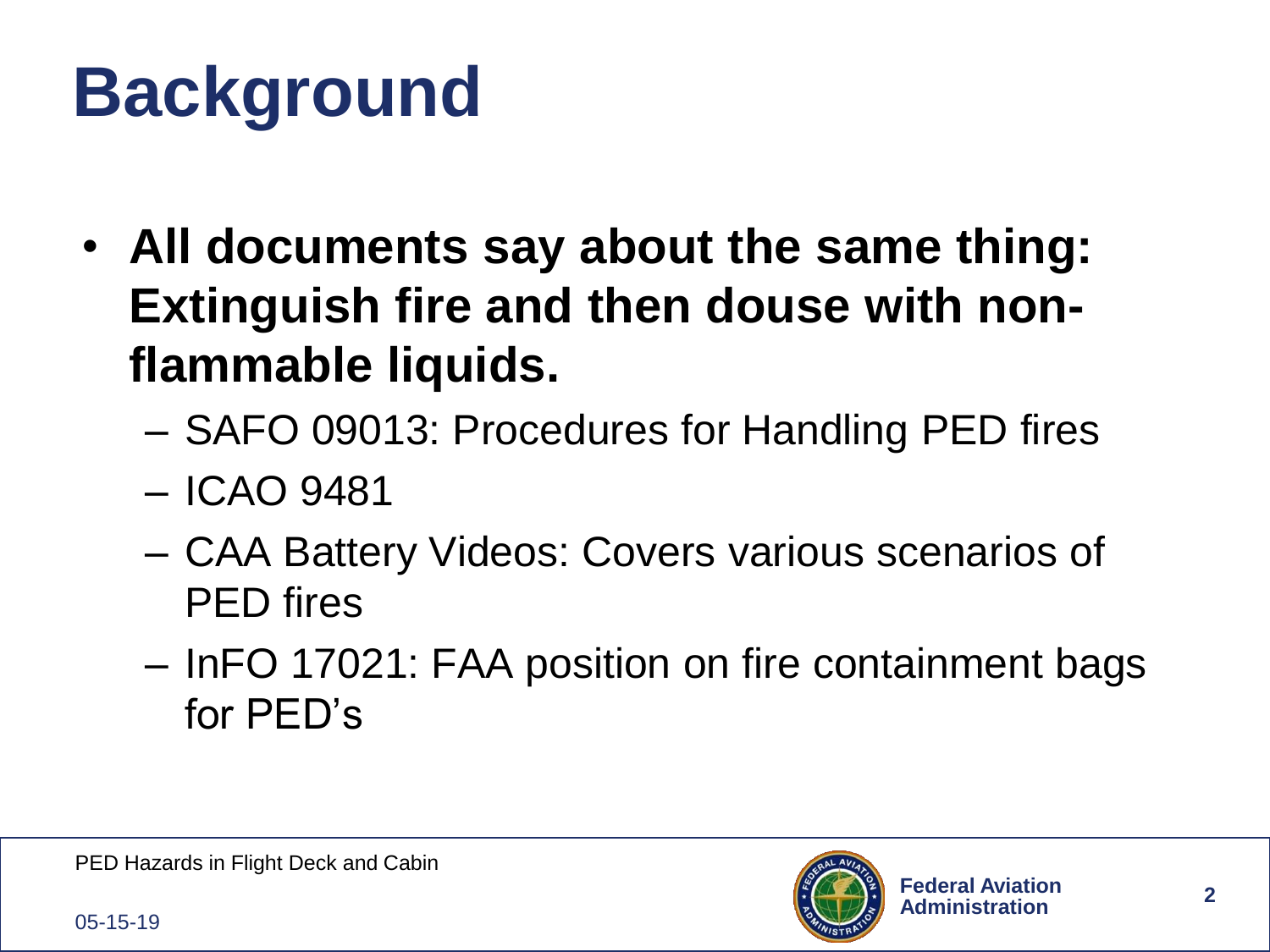# **CAA Battery Video**

- **<https://youtu.be/pOiwEW54xL8?t=465>**
	- FAA video intends to go into greater detail about possible mitigation techniques for additional scenarios.

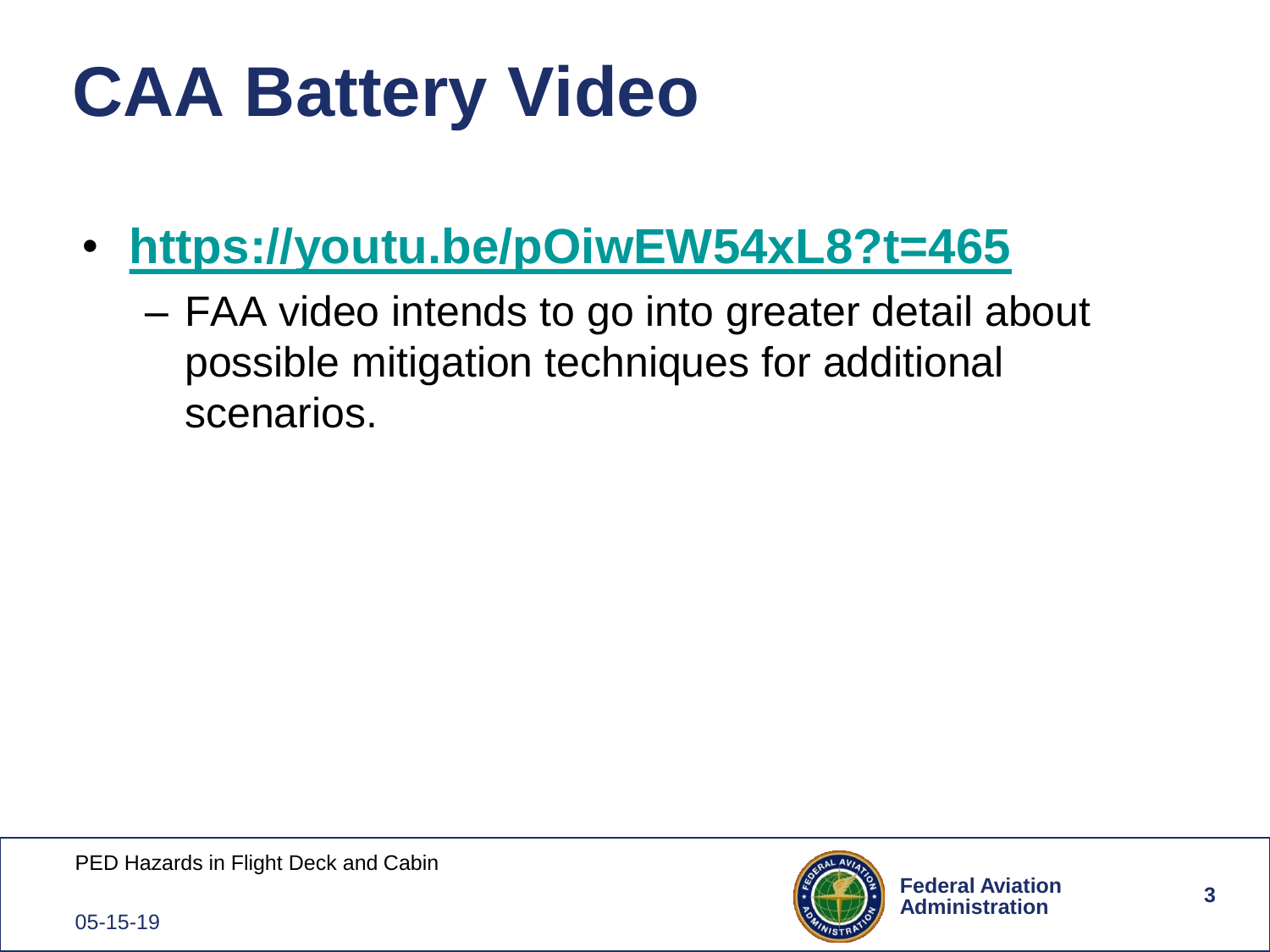### **Introduction**

- A small group is creating two informational videos about PED fires to help industry develop firefighting procedures.
	- Video for flight deck
	- Video for cabin
- Video will include:
	- What to expect from a phone, tablet, or laptop
	- What firefighting may look like when the device is in various locations
	- What add-on hazards may be present that should be taken into consideration.

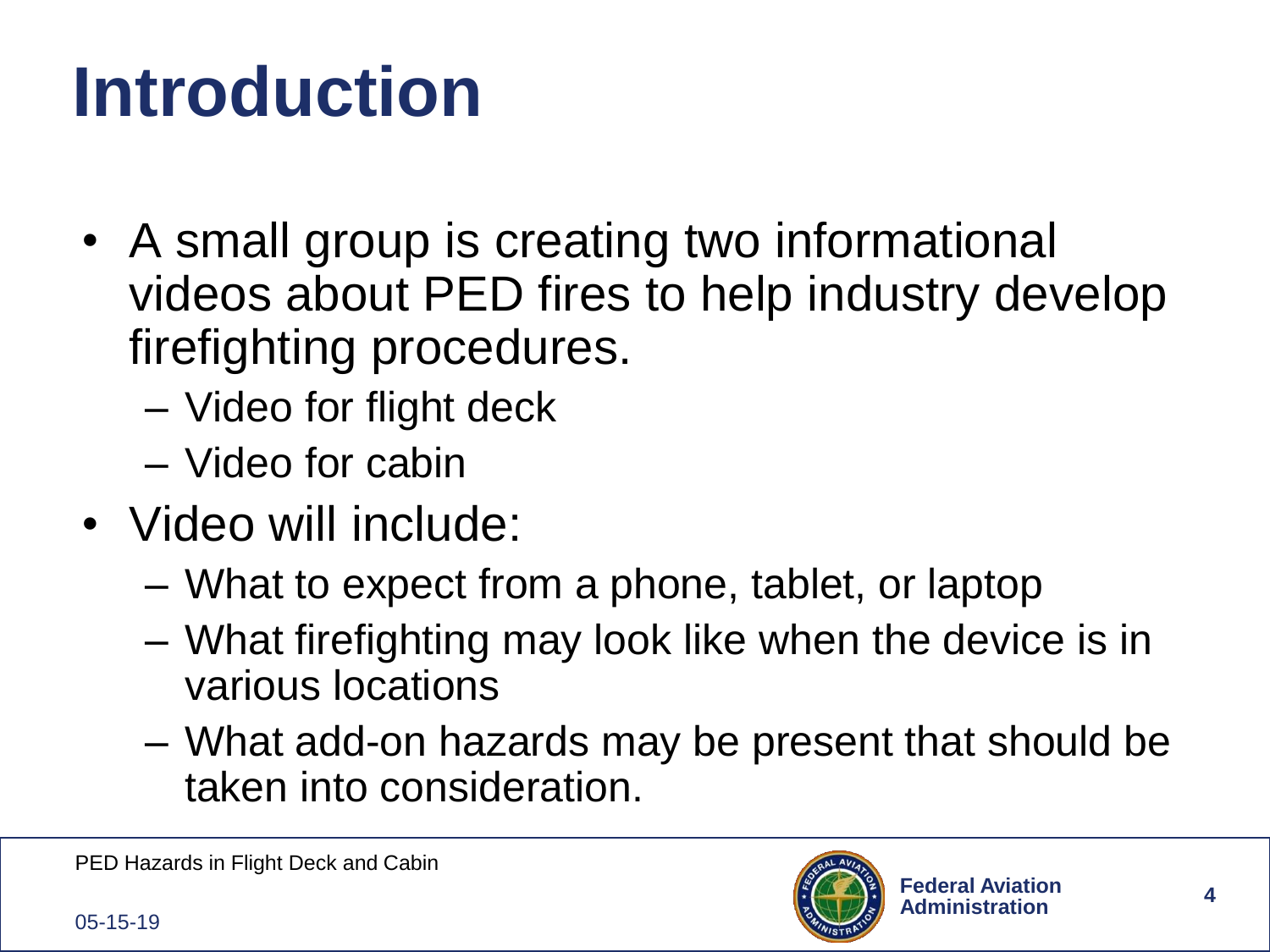#### **Introduction**

- **Both videos have a shared introduction. The goal is for each video to be a few minutes:**
	- Introduction:
		- Introduces lithium batteries, where they exist, how they react in thermal runaway, basic firefighting principles including immediate action etc.
	- Flight Deck:
		- Demonstrates what firefighting looks like after a PED overheats in the flight deck.
		- Highlights oxygen hoses as an added hazard.
	- Cabin:
		- Highlights overhead bin, under seats, etc.

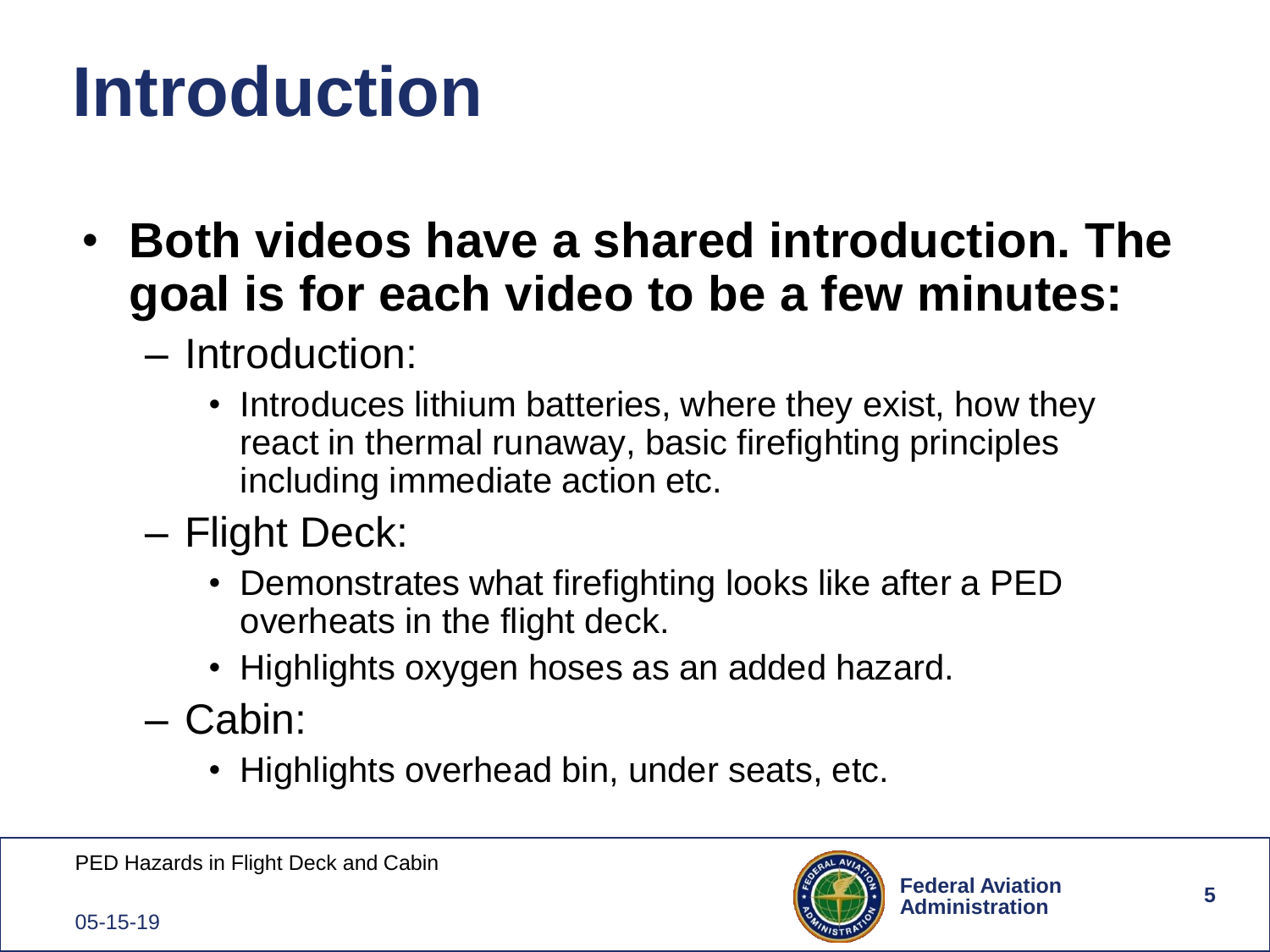### **Script**

- **15 total clips with multiple sub clips**
- **Highlights:**
	- Immediate action
	- It is likely that it will be necessary to remove from flight deck
	- Extinguisher to knock down flames, liquids to cool

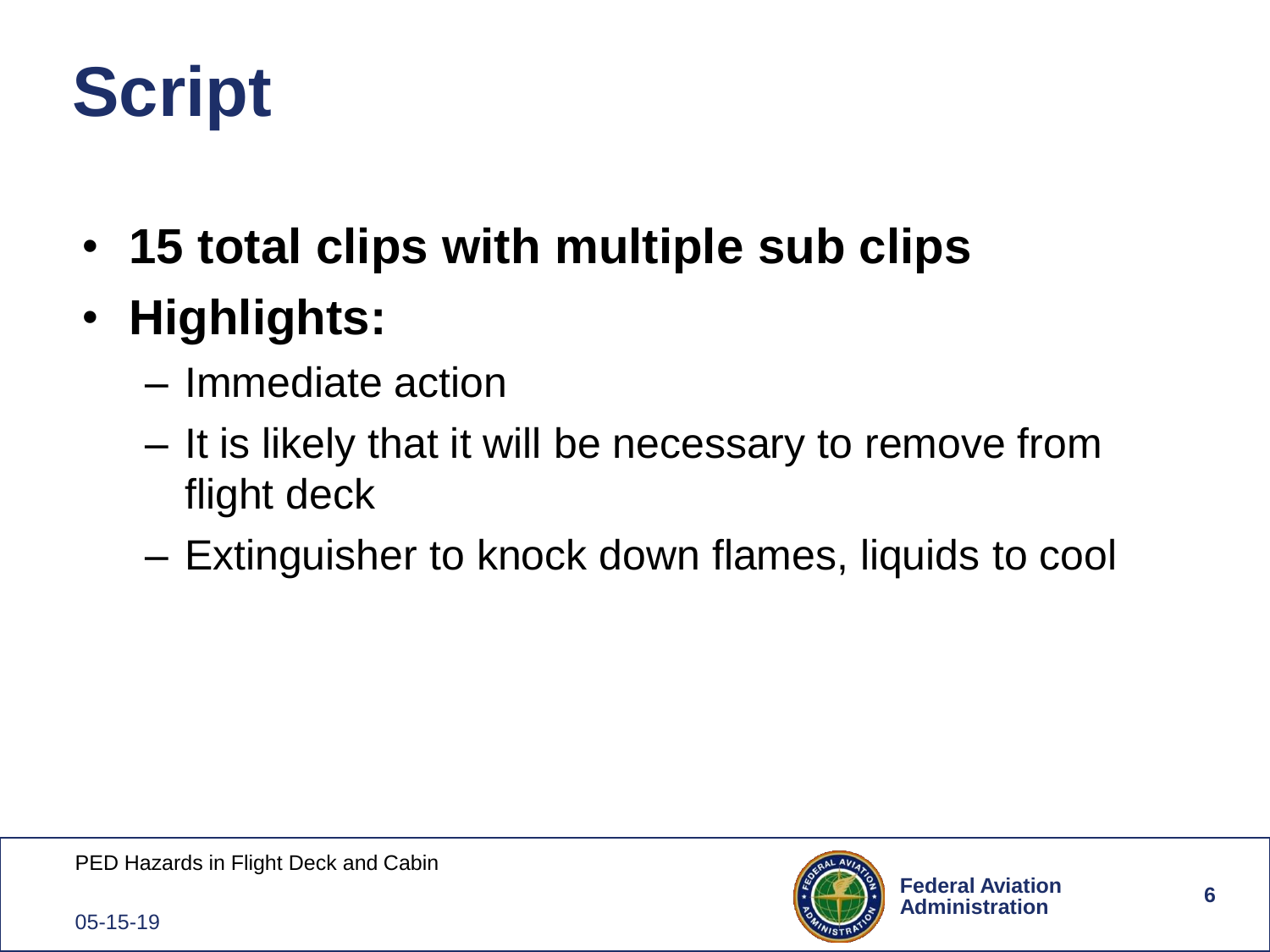#### **Introduction script clip 3 (draft)**



PED Hazards in Flight Deck and Cabin

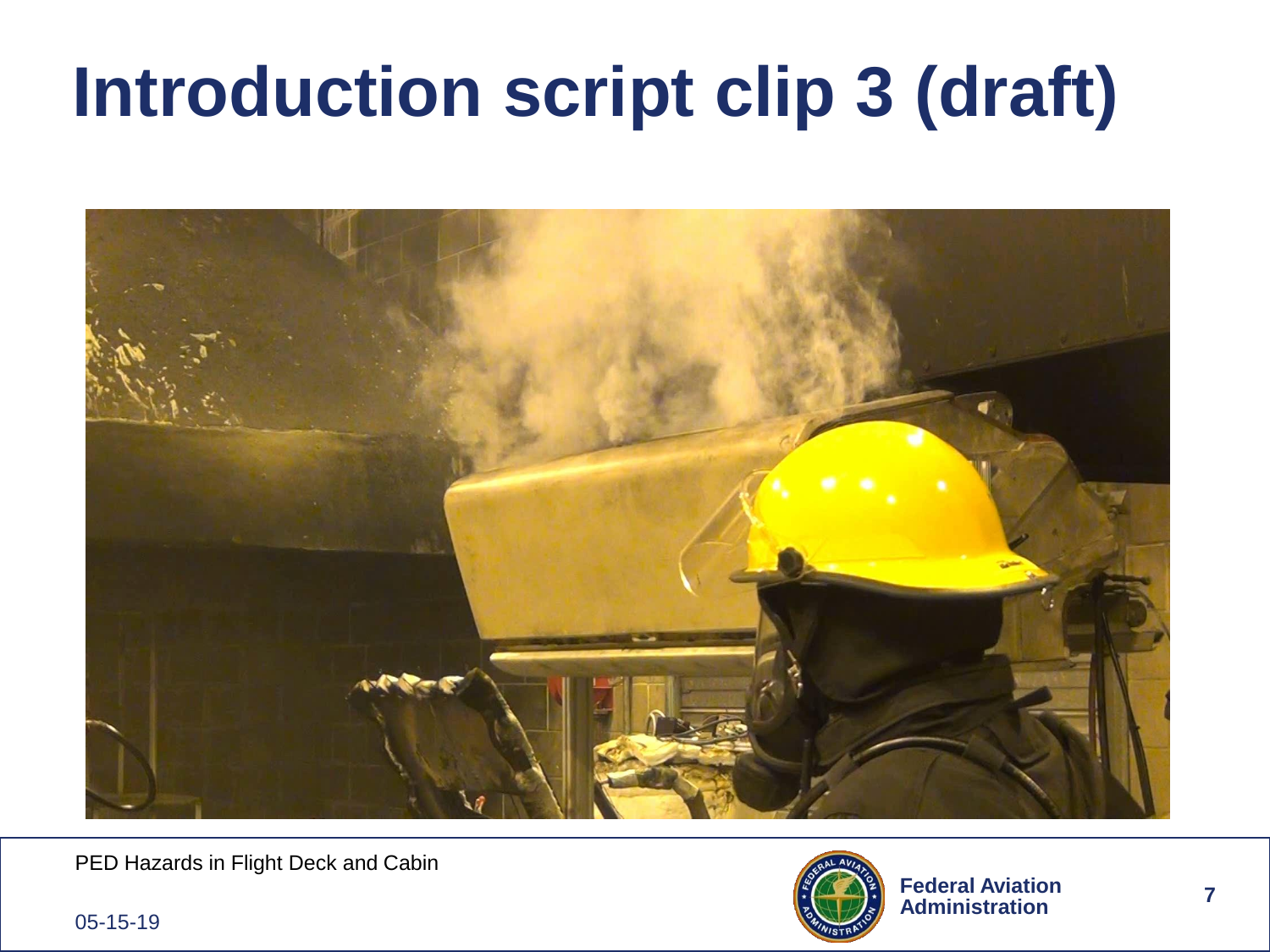#### **Introduction script clip 4 (draft)**



PED Hazards in Flight Deck and Cabin

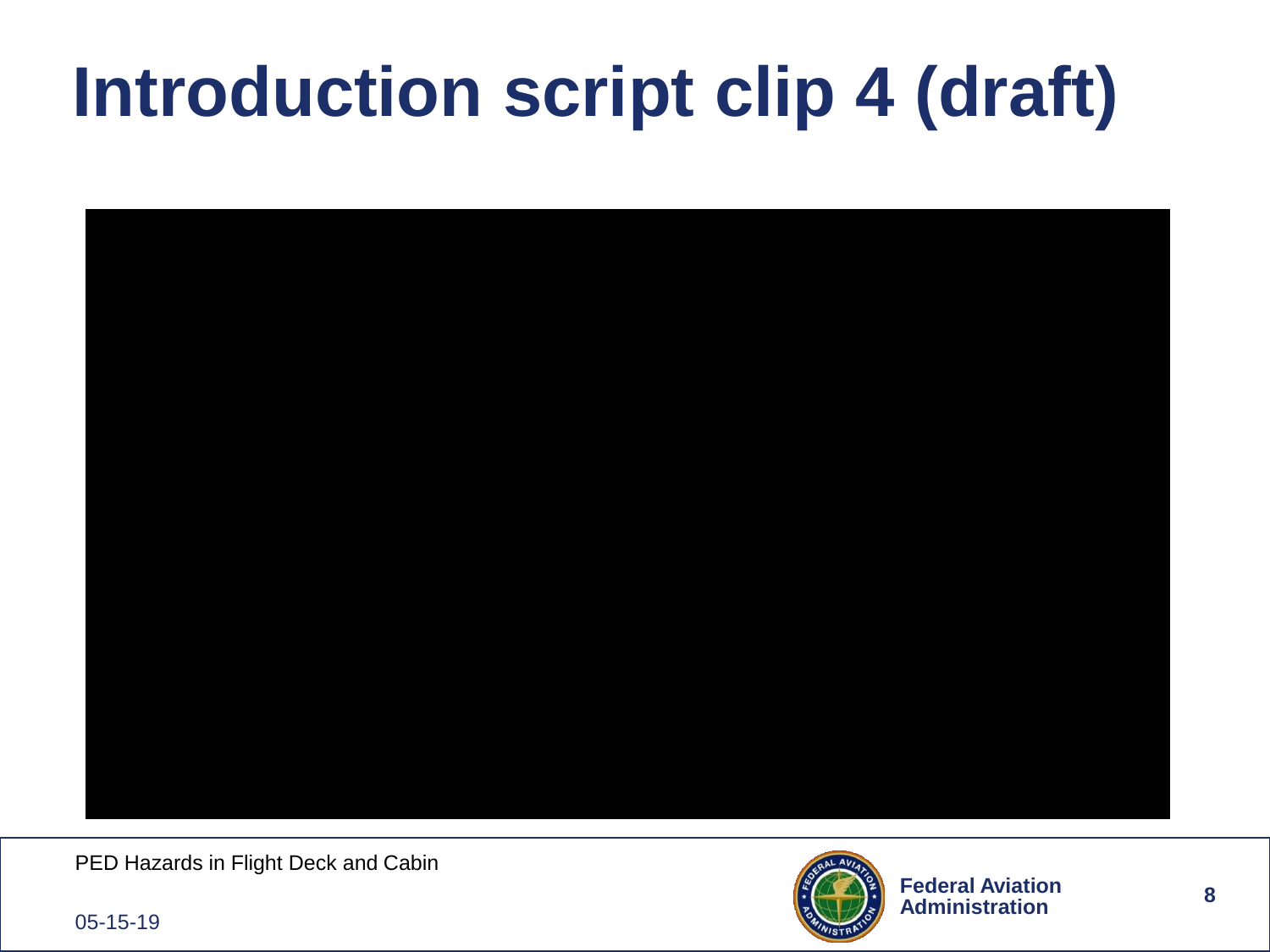#### **Introduction script clip 5 (draft)**



PED Hazards in Flight Deck and Cabin

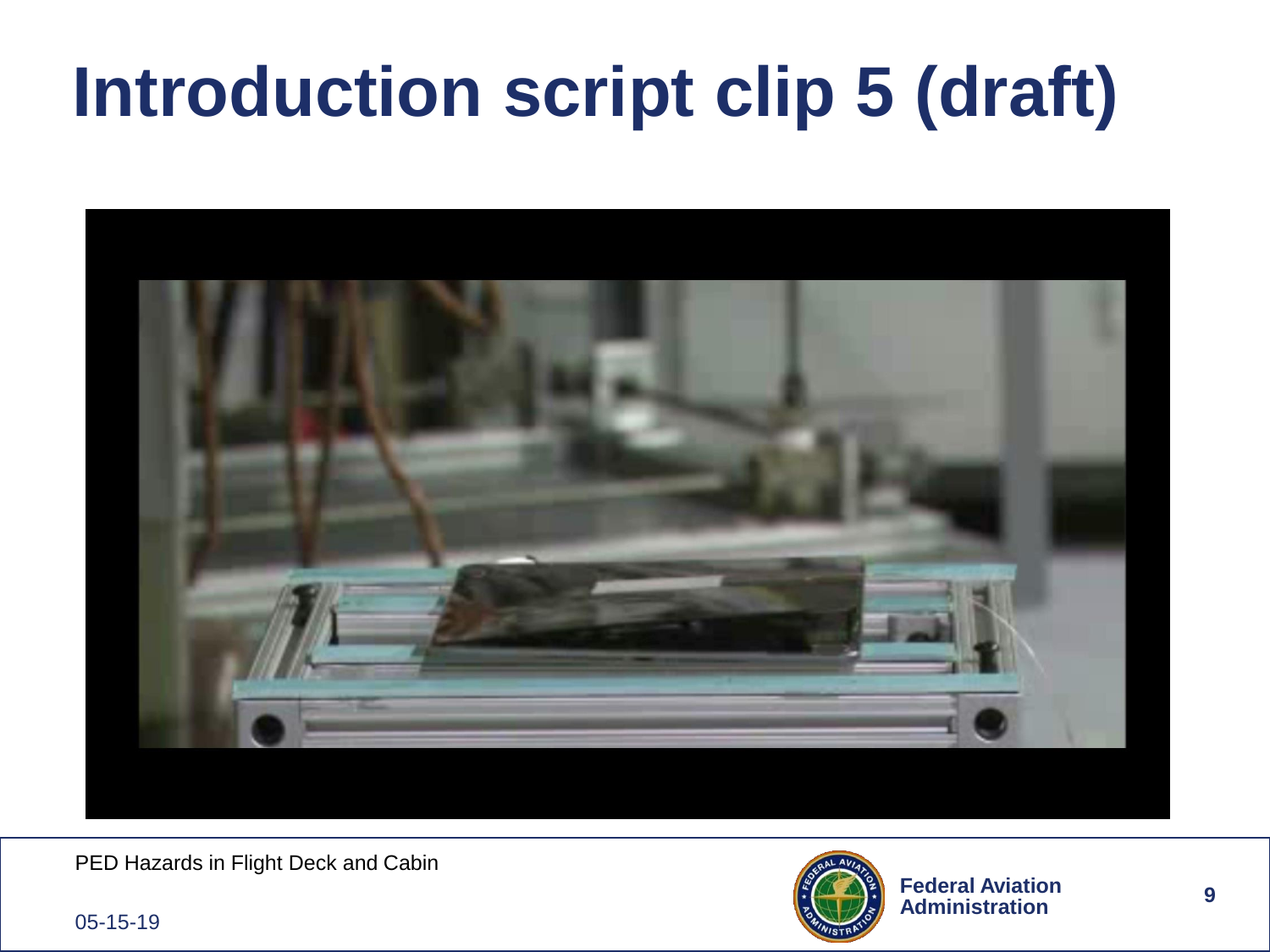# **Cabin script clip 10 (draft)**



PED Hazards in Flight Deck and Cabin

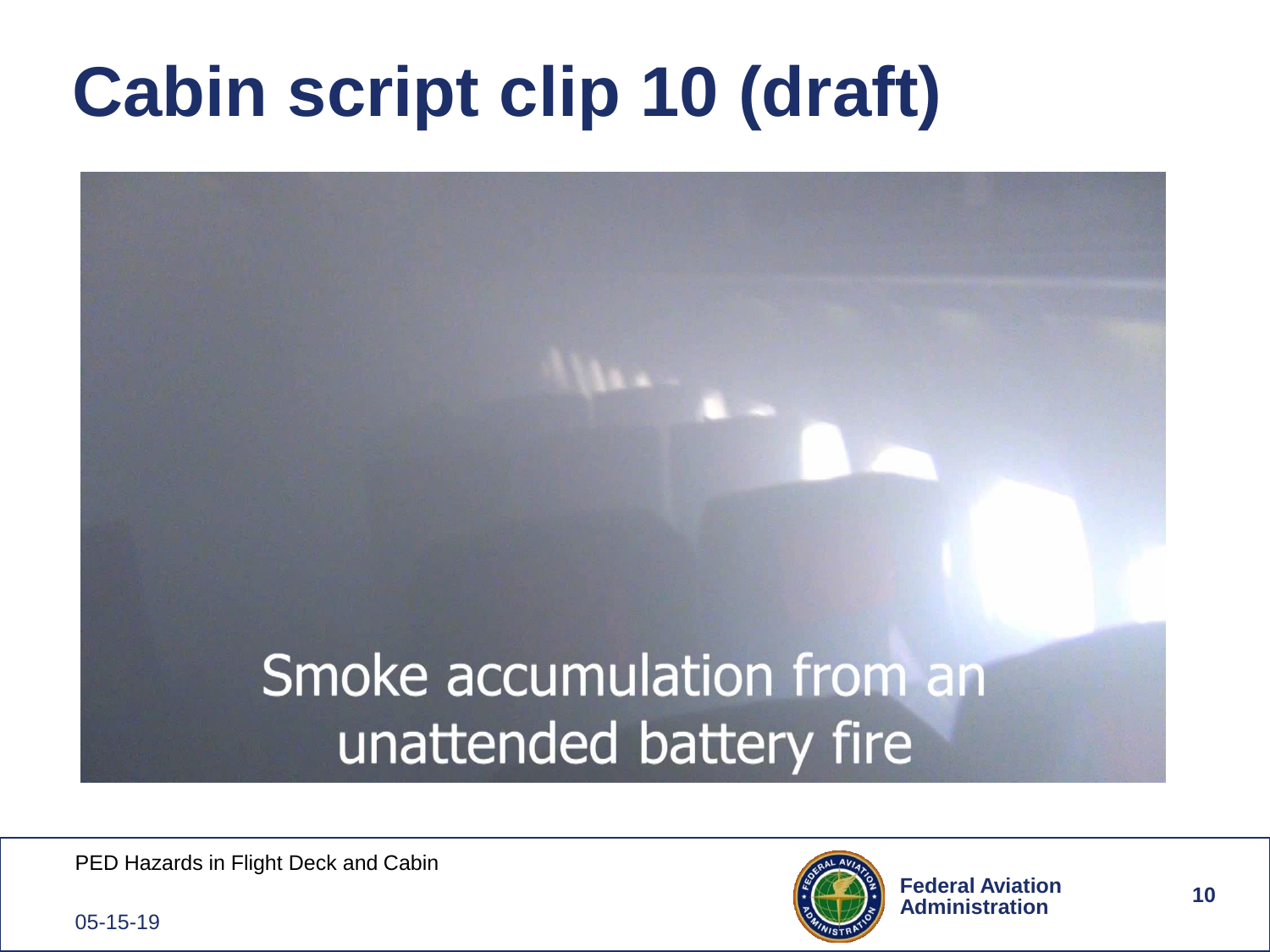### **Cabin script clip 12b (draft)**



PED Hazards in Flight Deck and Cabin

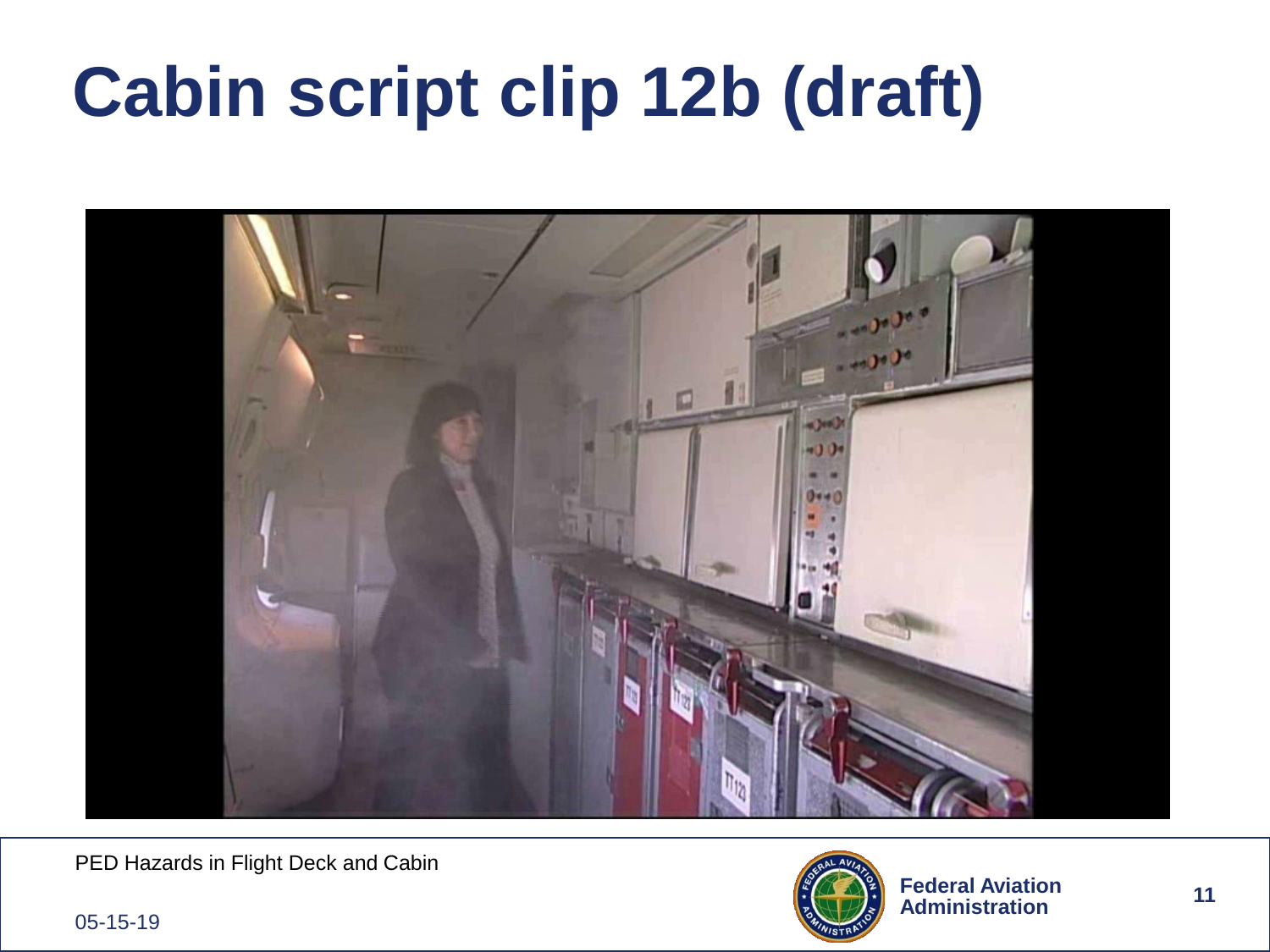#### **Future Work**

• **Alaska Air and CAMI both volunteered to host some filming time with passengers to fill seats for realistic footage.**